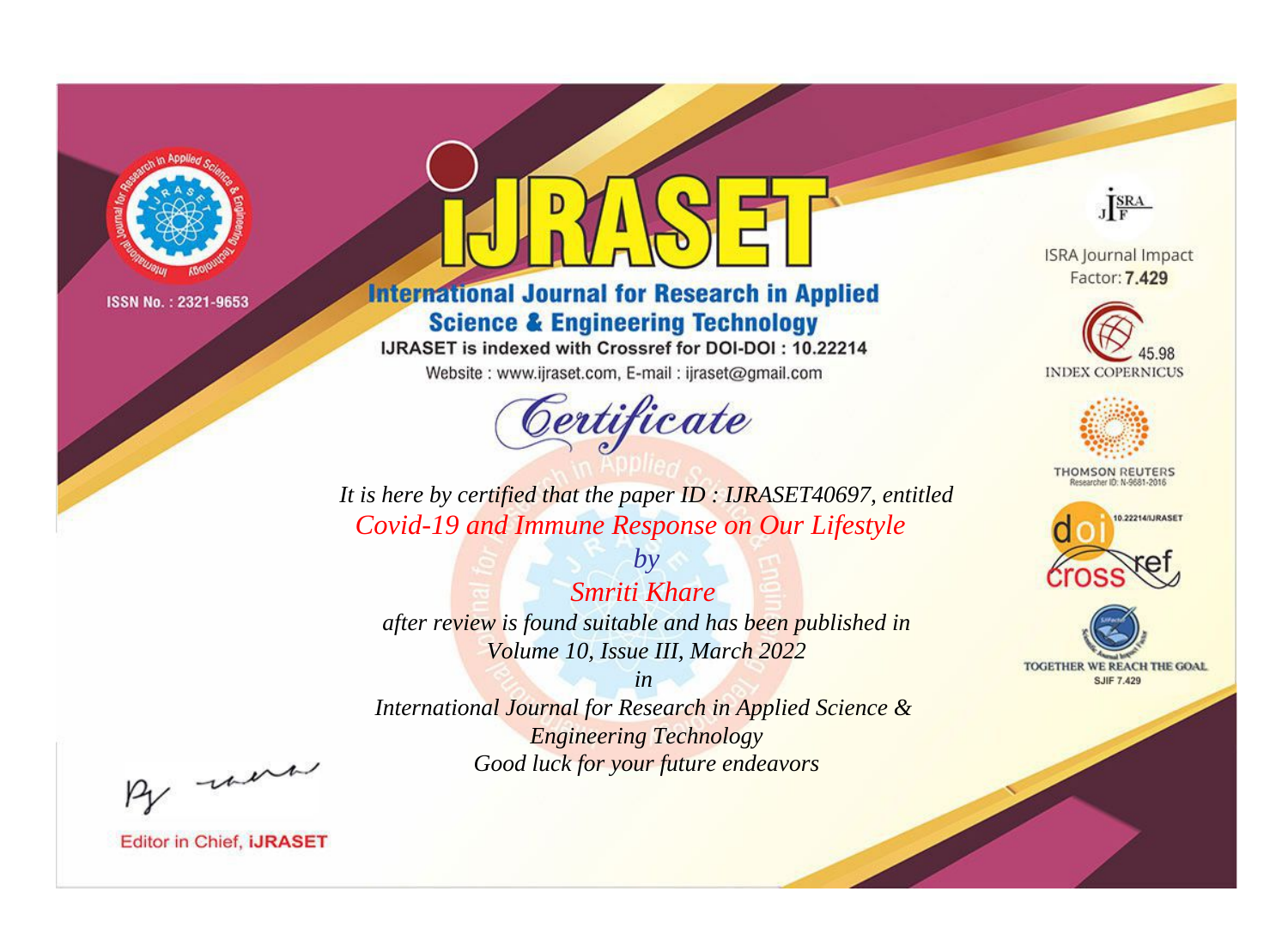

# **International Journal for Research in Applied Science & Engineering Technology**

IJRASET is indexed with Crossref for DOI-DOI: 10.22214

Website: www.ijraset.com, E-mail: ijraset@gmail.com



JERA

**ISRA Journal Impact** Factor: 7.429





**THOMSON REUTERS** 



TOGETHER WE REACH THE GOAL **SJIF 7.429** 

It is here by certified that the paper ID: IJRASET40697, entitled Covid-19 and Immune Response on Our Lifestyle

**Richa Khare** after review is found suitable and has been published in Volume 10, Issue III, March 2022

 $b\nu$ 

 $in$ International Journal for Research in Applied Science & **Engineering Technology** Good luck for your future endeavors

By morn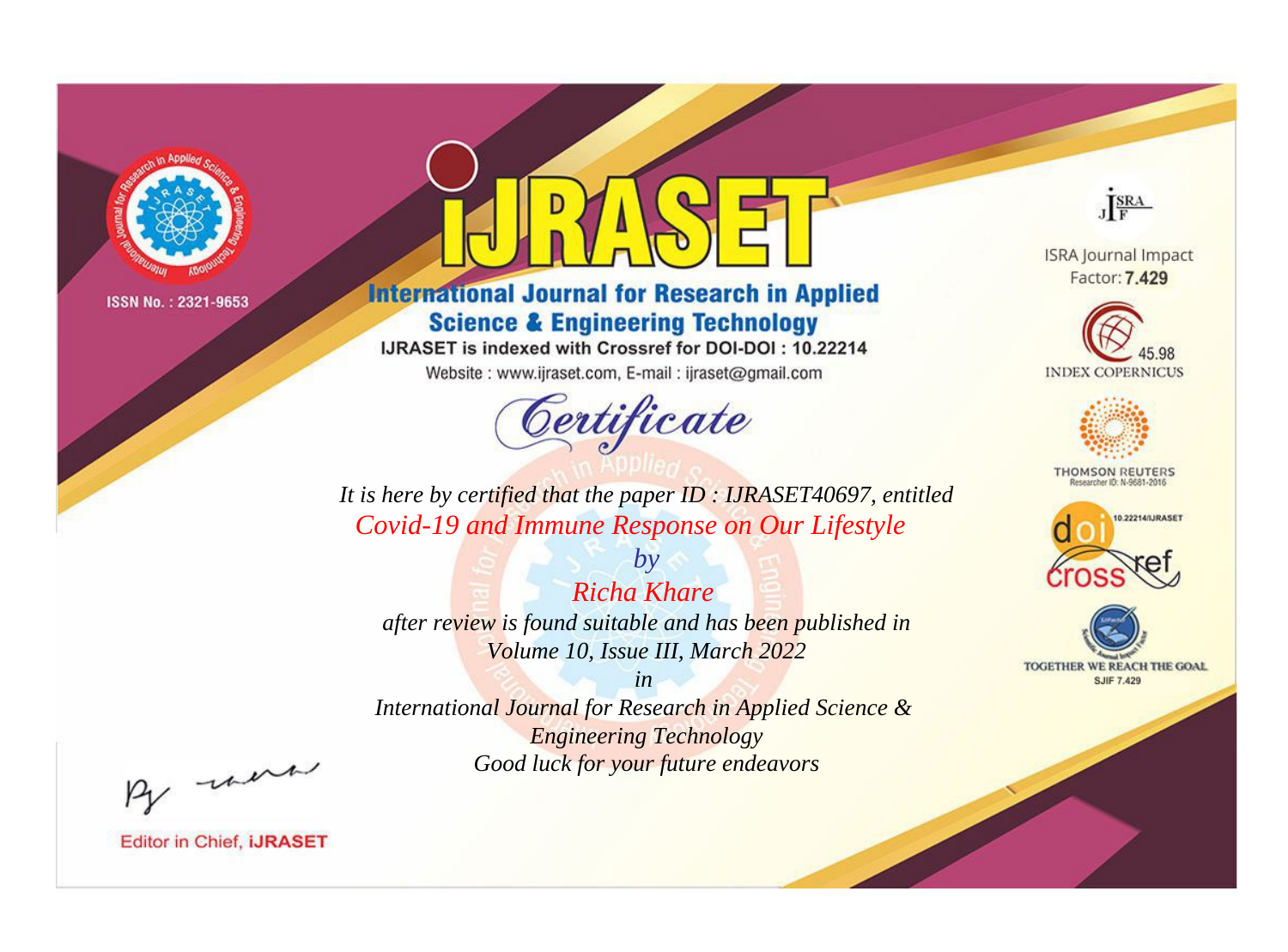

# **International Journal for Research in Applied Science & Engineering Technology**

IJRASET is indexed with Crossref for DOI-DOI: 10.22214

Website: www.ijraset.com, E-mail: ijraset@gmail.com



JERA

**ISRA Journal Impact** Factor: 7.429





**THOMSON REUTERS** 



TOGETHER WE REACH THE GOAL **SJIF 7.429** 

It is here by certified that the paper ID: IJRASET40697, entitled Covid-19 and Immune Response on Our Lifestyle

Upasana Yadav after review is found suitable and has been published in Volume 10, Issue III, March 2022

 $by$ 

 $in$ International Journal for Research in Applied Science & **Engineering Technology** Good luck for your future endeavors

By morn